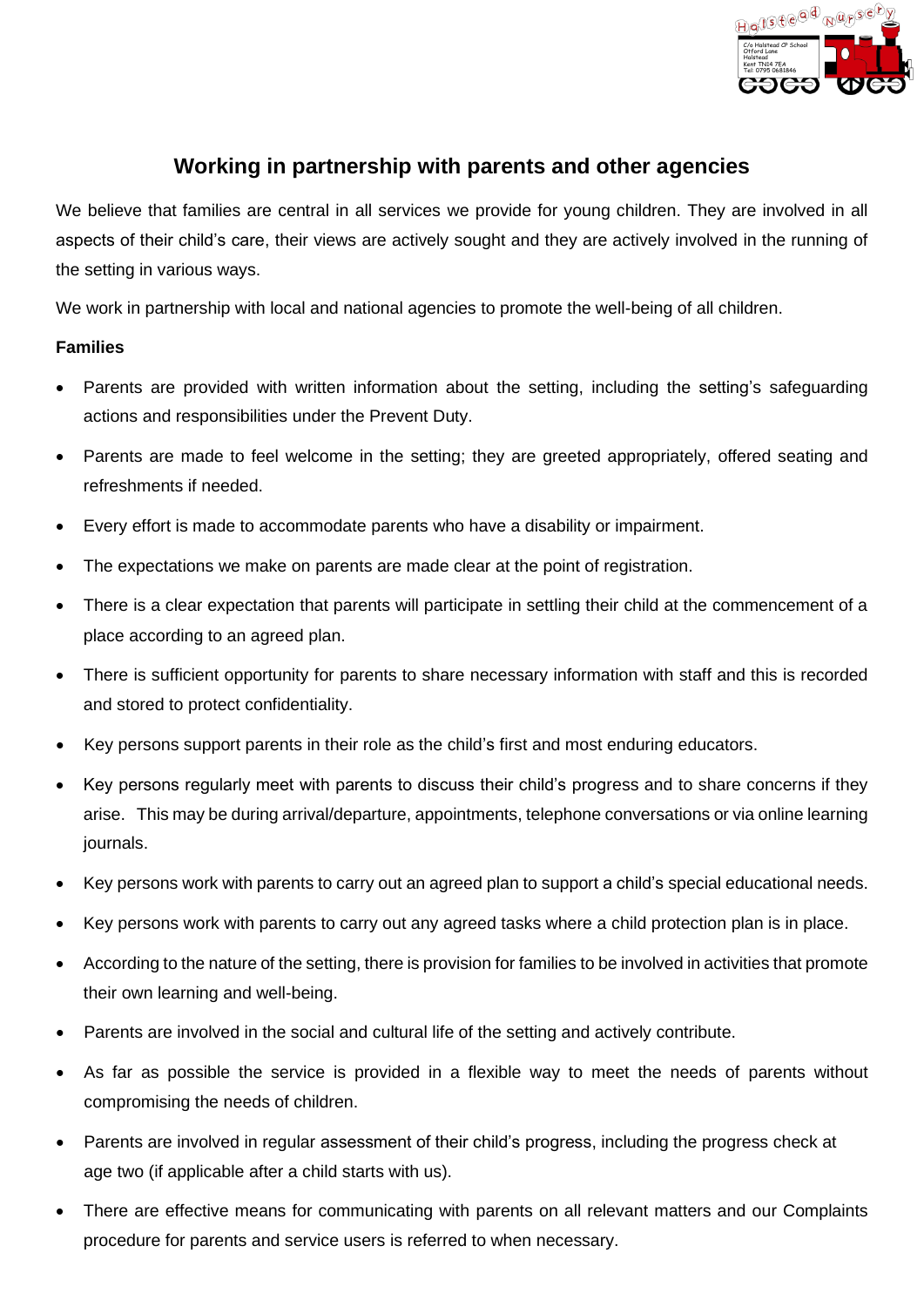

- Every effort is made to provide an interpreter for parents who speak a language other than English and to provide translated written materials.
- Information about a child and their family is kept confidential within the setting. The exception to this is where there is cause to believe that a child may be suffering, or is likely to suffer, significant harm, or where there are concerns regarding their child's development that need to be shared with another agency. Parental permission will be sought unless there are reasons not to, to protect the safety of the child.
- Parental consent is sought to administer medication, take a child for emergency treatment, take a child on an outing and take photographs for the purposes of record keeping.
- Parents' views are sought regarding changes in the delivery of the service
- Parents are actively encouraged to participate in decision making processes via contact with the setting staff and/or the nursery management committee. Parents are welcome at nursery management committee meetings and the Annual General Meeting and may join the committee if they wish.
- There are opportunities for parents to take active roles in supporting their child's learning in the setting: informally through helping out or activities with their child, or through structured projects engaging parents and staff in their child's learning.

## **Agencies**

- We work in partnership or in tandem with local and national agencies to promote the wellbeing of children.
- Procedures are in place for sharing of information about children and families with other agencies.
- Information shared by other agencies (third party information) is also kept in confidence and not shared without consent from that agency.
- When working in partnership with staff from other agencies, individuals are made to feel welcome in the setting and professional roles are respected.
- Staff follow the protocols for working with agencies, for example on child protection.
- Staff from other agencies do not have unsupervised access to the child they are visiting in the setting and do not have access to any other children during their visit.
- Staff do not casually share information or seek informal advice about any named child/family.
- We consult with and signpost to local and national agencies who offer a wealth of advice and information promoting staff understanding of issues facing them in their work and who can provide support and information for families. For example, ethnic/cultural organisations, drug/alcohol agencies, welfare rights advisors or organisations promoting childcare and education, or adult education.